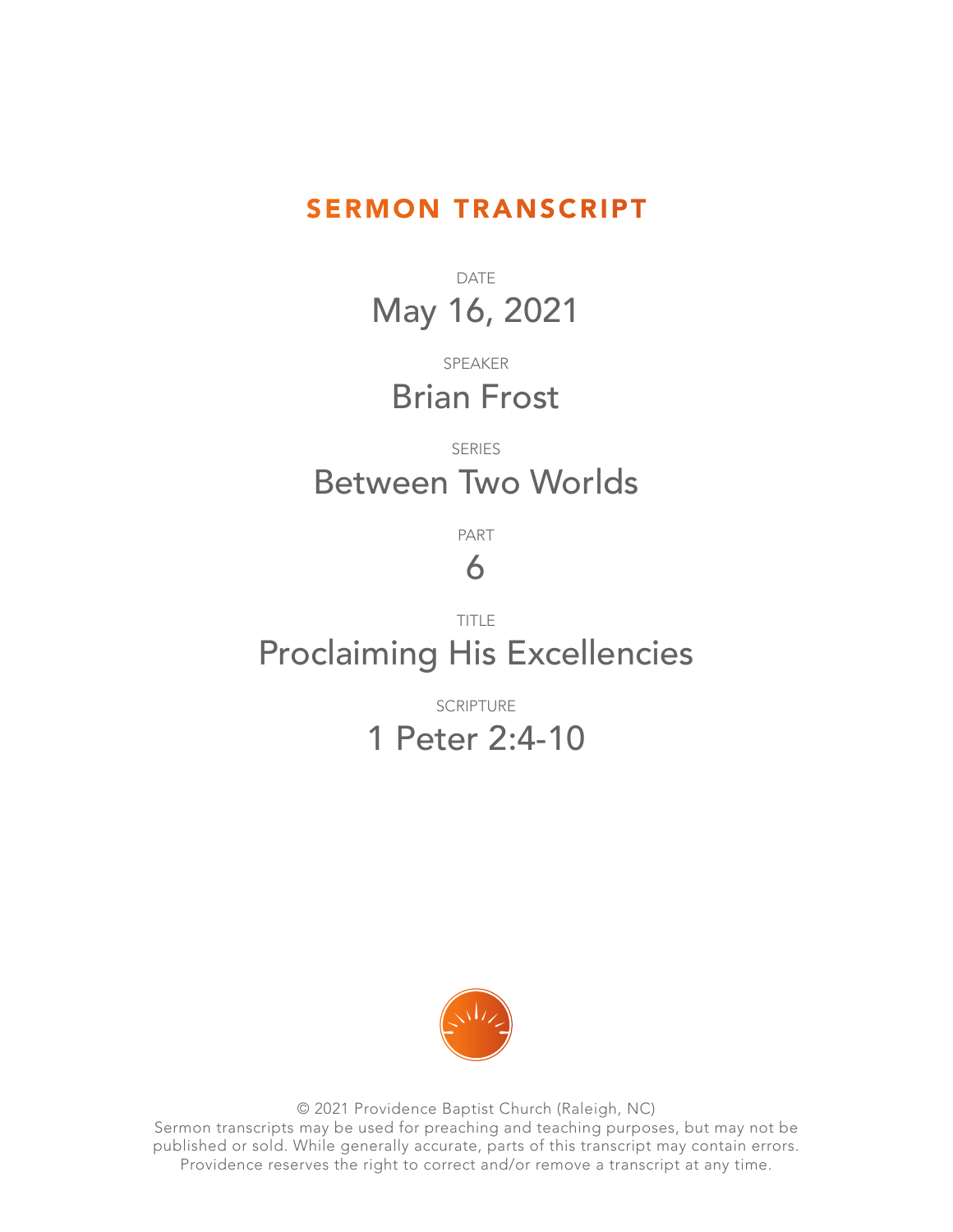Well, Providence family, it's so good to see you. I hope you've had a week. And if are new with us, we are thrilled that you are our guest. We hope this time will be encouraging to you. If you're at home, welcome. We're also glad that you've joined us. In your bible, if you want to turn with me, first Peter chapter two. We're in a series and just walking verse by verse through first Peter, and we happen to be up to chapter two and verse four. And so, even before we read it though, I think it's really important for you to remember something. And for some of us, it takes more than memory, it might take instruction, is that it may feel like that this is a one, I guess, directional moment where I'm going to just read and talk and you're going to sit and do nothing. But what the bible says is that this is very much a two way street. Is that there's something for you to do in this moment when we open up His Word. And it begins, your participation begins by asking God specifically to speak to you, to teach you something you don't know, or to you remember something that you do.

So what I want to do is I want to pray. And at the very beginning of the prayer, it's simply going to be silent. And what I want to ask you to do in this moment is simply to pray. To pray for yourself, to pray for your heart and ask God, God would you invade the space and change my life. Okay? So, let's pray.

Father in Heaven, nothing in all the world compares to your mercy. For you to look at us in our sin and our spiritual insensitivity, to be created in your image to worship you and to pay no attention to You. Such an enormous slight, our sin was against you and yet in mercy you forgave us of our sin. In mercy you sent Jesus Christ to us. In mercy you gave us a bible. In mercy, you allow us to live and to wake up even today fresh with new air in our lungs, opportunities to honor you and to learn. And we come before you in this moment thanking you for mercy. I ask God that you would do what only you can do. And for that to take place, we need an outpouring of your spirit upon us and within us. God, without your spirit we cannot believe, without your spirit we cannot understand. We can't see, we can't appreciate, we can't marvel at mercy, we can't live, we can't obey, we simply can't honor you if you don't first move in our life.

And so we humbly come before you and ask that you would invade this space. Our own hearts, our lives, our families, our relationships and our church family God, that you would pour out your spirit to help us to believe and to have courage to obey. When you search our hearts, you know what you find. And not only do you find in all of us remnants of sin, but you also find in so many within this room longing for you to work in their life. And so I ask God, that you would move. God, you also find questions. you find questions in our life, you search every nook and cranny, every space within us, and you know very well that we have asked questions about life and purpose and destiny. You know that when we go through pain we ask the question why. We know that when we're associated with Jesus and Jesus was ridiculed, you know that we ask the question, is Jesus worth associating with. And so I ask God, that you would be gracious to us and use your Word to answer those questions this morning. We pray in Jesus' name, Amen.

To be human with the unique capacities to see and to hear and to taste and to touch and to think and reason and plan and design and create and hope and love, it's an astonishing gift. It's an astonishing gift to be a human being. We have a dog, his name is Champ, right? This is our dog. And I love Champ, right? I love my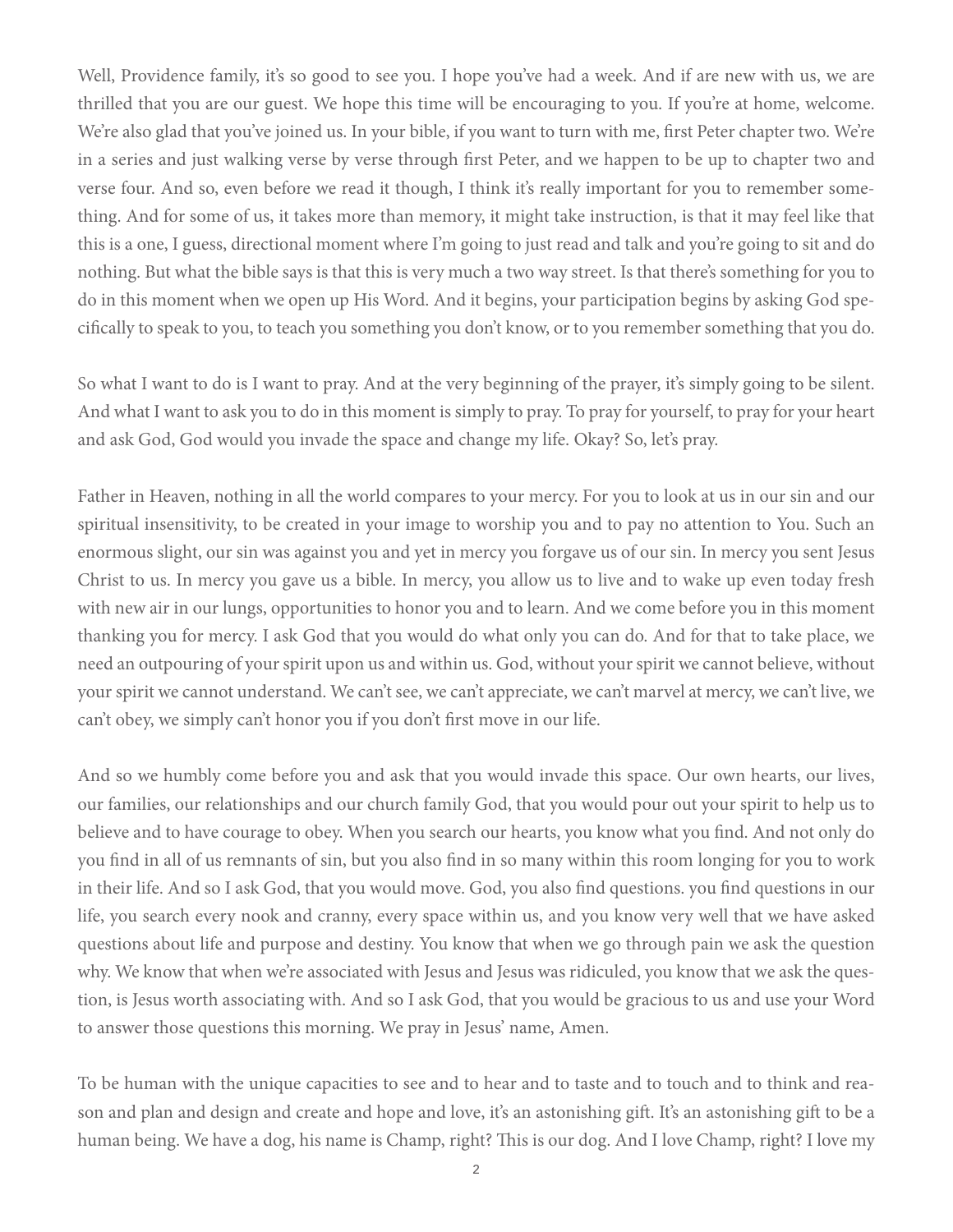dog, all right? I walk outside and he's just happy, he's happy to see me every time. It's just a joy, right? We have a dog. But having him raises my awareness throughout his entire life that I am not one, that I'm not a dog. It also raises my appreciation that I'm not a dog. You see, unlike you and me, Champ never feels the weight of eternity. He never looks at the blessings in his life through the lens of how they are related to his creator. Which means he never looks at his food and before munching down he pauses and he puts one hand over his chest, and God, I thank you for your mercy and providing this food. He never asks questions about where he came from, where he's going when he dies, and what to do in the meantime. And he doesn't do that because he's a dog.

And that's unlike each one of us. Each one of us have been created in the image of God. The law of God has been written upon our heart. Eternity has been stamped upon our conscience. Heaven and hell waits before us. We look in the world and we see pleasures and we see pains, and when we go through pains we ask the question, God, even though I look up and You're so big, it seems so big, do you care about my life? Am I significant? Where did I come from? Where am I going when I die? And how am I supposed to live? Who am I in the meantime? This is what it means to be human. And Peter, the author of this letter, is writing people who are going through a season of life that's full of pain. They're exiled from their homes, they're distant, separated, isolated, disconnected from their life, from their homes, from their foods, languages, cultures. They're in different places. Everything is strange, and they're asking the same questions. What is my life? Does God see me?

He knows some things that are true about every believer. One of things He knows is that our citizenship is in heaven, and from heaven we wait a Savior, the Lord Jesus Christ. That when we trusted Christ we became a citizen of Heaven. But He also knows that therefore, we're dual citizens, that we're also citizens here on the earth. And there's things that when we're here on the earth we look, we feel these pains and we look up and we see the starts and the expanse and we see glory and we see sometimes just our life. And we say, "God, how does my life matter? I know there's more than this. So, how do I invest my life in significant ways?" And sometimes we don't have answers for that, and it's difficult. Sometimes as citizens of heaven we see in other things that are treasured, having virtues and values and honor and truthfulness, integrity, justice, and we don't see those things in the very place where we're citizens on the earth and we think, "God, what is the disconnect and how am I supposed to live in between these two worlds?"

Peter knew that when we were living between those two worlds we ask a lot of questions of God, a lot of them begin with a question or with the word why. Why? And so, he wants to answer some of those questions. This passage is one of the most important passages in the entire New Testament that speaks to those questions about origin, purpose, destiny. Who are we, not as only as Christians, but as a church family? It's going to talk about identity, and it's going to talk about the purpose for which we were created. And so, listen with intent. Starting in verse four, Peter writes, as you come to him, that's Jesus, a living stone rejected by men but in the sight of God chosen and precious, you yourselves like living stones are being built up as a spiritual house, to be a holy priesthood, to offer spiritual sacrifices acceptable to God through Jesus Christ. For it stands in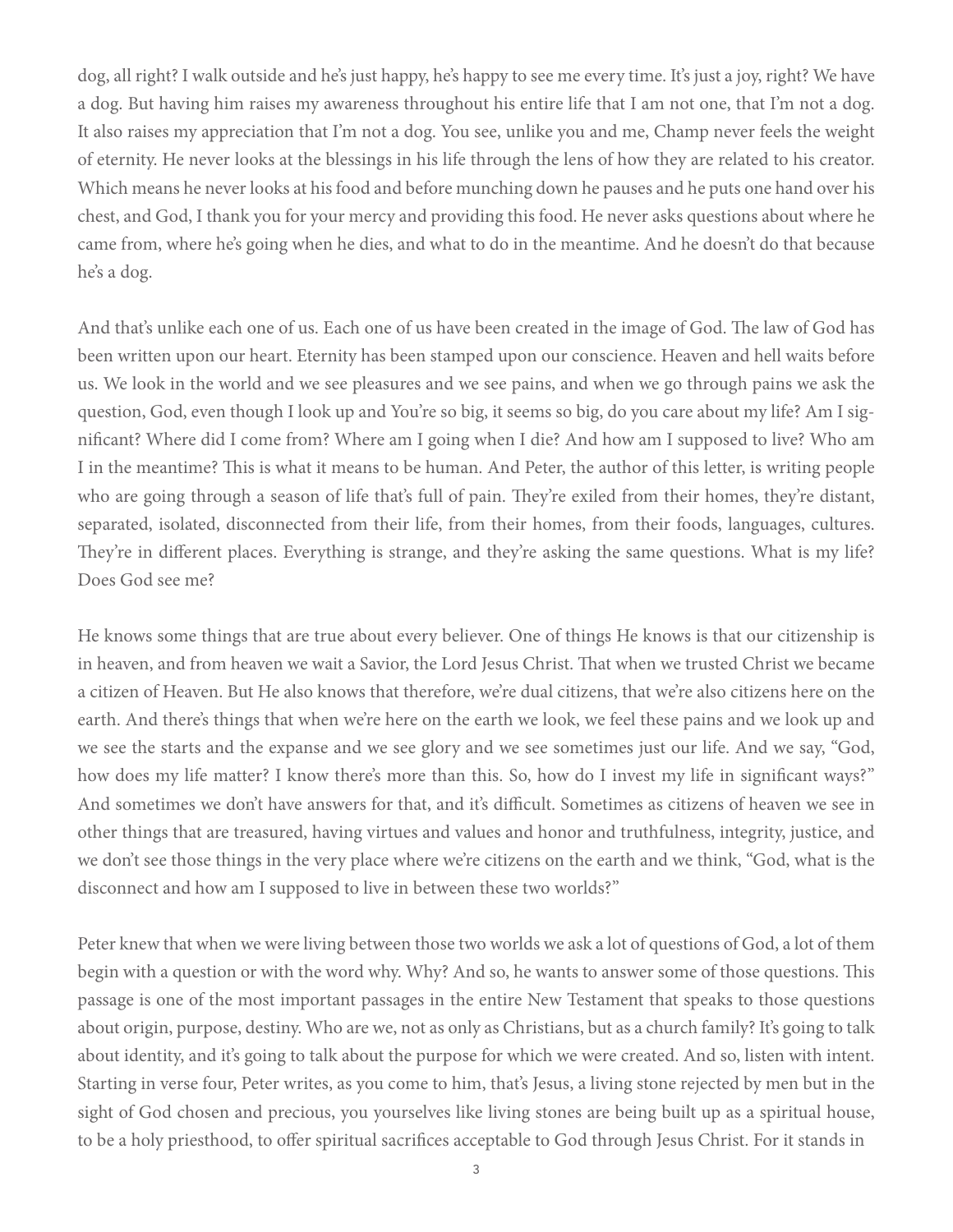Scripture: behold, I am laying in Zion a stone, a cornerstone chosen and precious, and whoever believes in him will not be put to shame. So the honor is for you who believe, but for those who do not believe, the stone that the builders rejected has become the cornerstone, and a stone of stumbling and a rock of offense.

They stumble because they disobey the word as they were destined to do. But you are a chosen race, a royal priesthood, a holy nation, a people for his own possession that you may proclaim the excellencies of him who called you out of darkness into his marvelous light. Once you were not a people, but now you are God's people. Once you had not received mercy, but now you have received mercy." You notice these words that we just read, they are all built on the back of five English words, as you come to him. If you are here today and you've never come to Christ, then the rest of what Peter said simply does not apply to you yet, but it can. You can become this kind of worshiping people, part of the spiritual house that's acceptable, that does things that's acceptable to God. You can become this, but you have to come to him. And so what this text does, I want to simply show you some things that are true, what happens to us when we come to Christ.

The first thing that we're told here is that we are made alive and placed on a firm foundation. Every one of us asks the question at some point in life, is following Jesus worth it? You trust him and then you go through some difficulty, people ridicule him and they ridicule everyone who associates with him, and you ask the question at some point in time, is it worth sticking my neck out for this Jesus? And so, this first point answers that question emphatically with the word yes. And the reason is because he makes us alive, and he builds our life on a firm foundation. Let me show you. The bible tells us that we were created by God, for God, to live in a relationship with God and be held accountable to God. And then the bible says that we sinned against God. We died spiritually, we became unresponsive spiritually. We're supposed to be mesmerized by him, and yet we could look up into the clouds and we can see the glory of God and we not worship Him.

And then the bible also says, not only do we die spiritually when we sin against Him, but something else happens which is utterly tragic and it creates this enormous fallout within culture, and that is that we become untethered to Him. We become adrift. Now this is really important. If you're created by someone for someone to live with someone and be held accountable to someone, and you lose that someone, you become untethered to that someone, then by default you lose your reference point to your origin, you lose your reference point to your destiny, you're going to be held accountable to Him, and you lose your reference point to what you're supposed to be in the meantime, your purpose. And so, the bible has a word for when we become untethered, and it's the word lost. Lost doesn't mean ignorant, it doesn't mean unintelligent. It means we've lost our way.

When you open up your phone and you need to go home, and you hit the app that says the maps and all of a sudden you hit home. Suddenly, magically because you've already inserted your address into that space called home, suddenly no matter where you're at in the world, there's a red dot that falls down and hits your map, and now you know you have a reference point, it's fixed. And no matter where you're at in the city or state or even in the country, it'll find you. And you're the blue dot, home is the red dot. And suddenly, it'll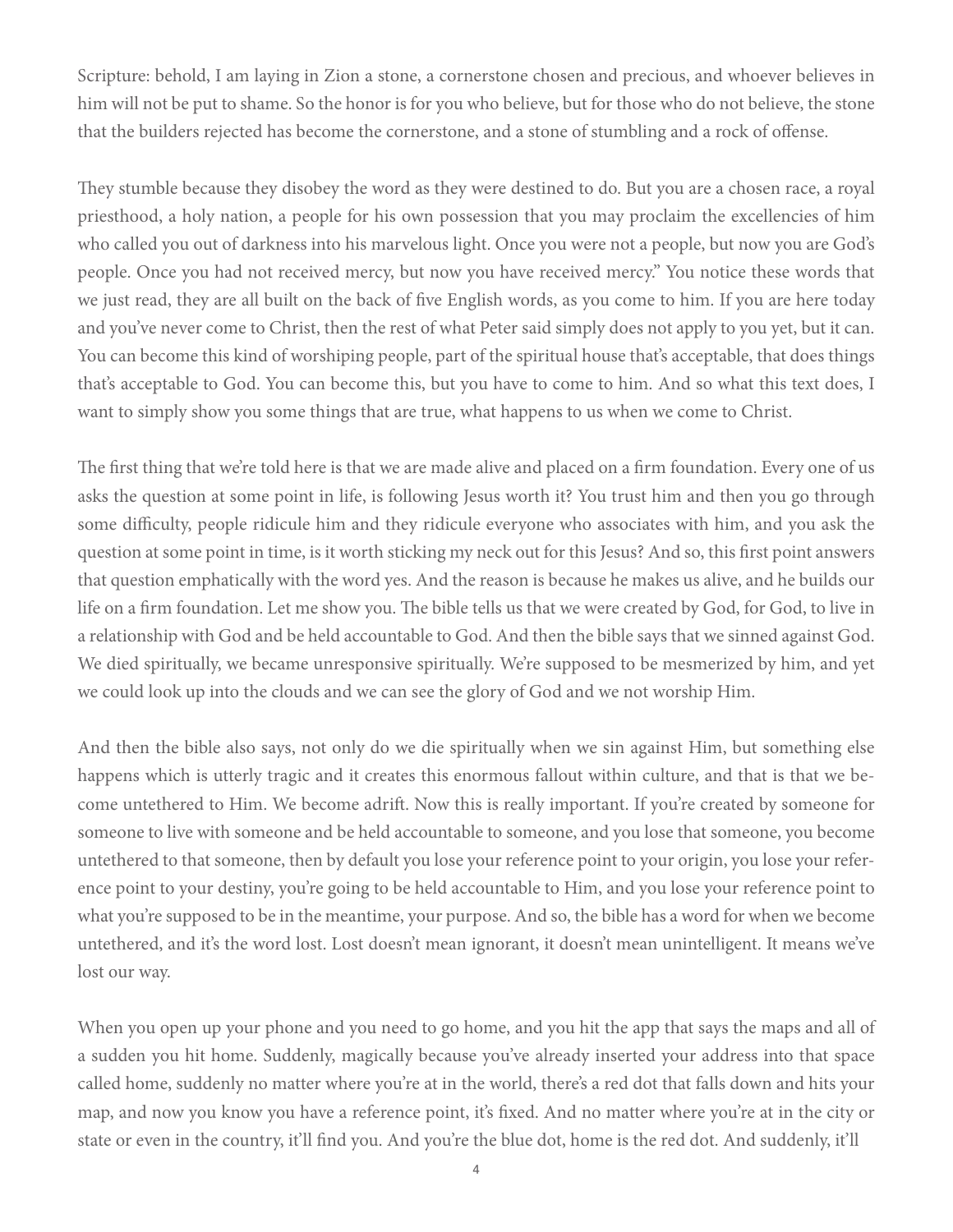find the fastest way home. But when we untether to the Lord what happens is this, is the red dot forever goes away. And not only that, not only do we not know where we're going, but it's sort of when you go through the country and you try and you pull it up and suddenly it's not reading as fast as it needs to, and so it shows no roads, it shows nothing, it just shows this blue dot that's simply moving in space, this is what it's to be untethered to God in this world.

There's no reference point to where you came from, what to be, or where you're going when you leave this place. But the New Testament tries to explain very clearly what it feels to be untethered. In the book of Titus 3:3, Paul says this. He goes, "This is what it feels." We know it because this is where we all were at one time. He says, "We were once foolish." Foolish. That means we made decisions that other people said, "Are you seriously going to do that?" Thinking it was the best decision. We were disobedient. That's what happens when you're untethered. Folks say, "Hey, did that this is what God says?" And you're, "Well, I don't even care what God says. This is what I want to do," and we begin to sin even more so.

When we're untethered, we're led astray. There are all manner of people saying, "Hey, this is the way. The prize in life is behind door number three." And we're like, "Well, okay, where's door number three?" Only to find out that when we open it up, it's death. He says that we're slaves to various passions and pleasures. We just said, you know what? If I have a whim, I'm going to follow it because it must be authoritative only to find out that many of the whims that we had were actually very destructive in the end. And because we're untethered, we have to pass our days doing something. He says, "We pass her days in malice and envy." Literally saying we had to figure out how to spend 24 hours a day. And so, we deduce. We have no idea where we came from, no idea where we're going, and no idea what to be in the meantime. There's no reference point for life. Then why not pass our days being mean and wishing we had everyone else's stuff?

And when we become untethered, we become a people that sometimes becomes very, very angry with people. And therefore, people hate us and we begin hating one another. This is what it feels like to be untethered. This is what it is to be untethered. And because we are untethered, we cannot bring ourselves back to the Lord. And so, what did God do? Peter says this is what he did. He laid a fixed Stone in Jerusalem, in Zion. Anew reference point that from now on, you want to think about life, you want to think about where to go, what to be, what to do, you pull up the map of life and there is always a fixed point to where everything will be judged on this point. Belief in that rock, resting in that stone, that cornerstone, it becomes everything you see.

He laid a stone and that stone was Jesus. Jesus came from heaven to earth. The son of God, he lived in Israel. He loved, he cared for people. He taught, he did miracles. And then he said, "We are going to Jerusalem. And when we get there, the son of man is going to be betrayed, he's going to be delivered over to his enemies. He's going to be beat and spit upon and flogged. He's going to be crucified. He's going to be buried in a grave, but on the third day, he's going to rise from the dead." And then Jesus went and did just what he said. And therefore, 30 Years after this moment, Peter's writing about this stone that was laid in Jerusalem. And he is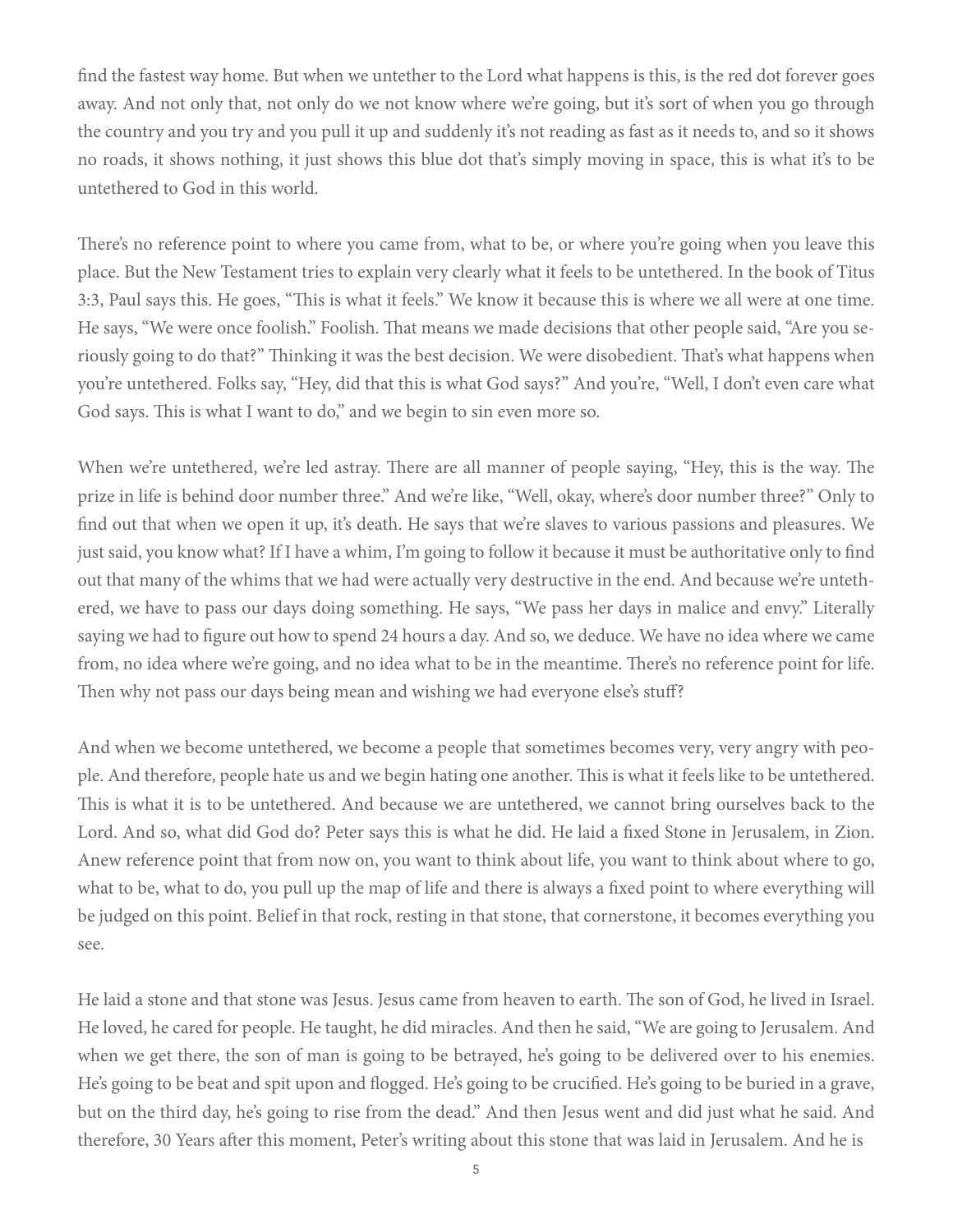quoting from somebody who lived nearly 600 years before Jesus, Isaiah chapter 28. And what does he say? "Behold, I am laying in Zion, a stone, a cornerstone, chosen and precious. And whoever believes in him will not be put to shame." You know what shame is, right? It's that horrible feeling, rises within us when we fall short in front of people whose approval we desperately want. It happens when we sin in public, and suddenly all these people saw us at our worst. And we feel ashamed because we want them to esteem us.

Sometimes it's not sin. Sometimes it's simply falling short or failing. You come in last place in a race and you've done nothing wrong. You were just slower than everyone else. But it can still feel shameful to have to run in in front of all these people, when we really want them to say, "Wow, look how fast. Look how you beat everybody else." When we come in last place, we can feel ashamed. And there's another way we feel shame. And that is when people whose approval we want desperately when they ridicule someone that we're associating with. In this world today, there's a lot of people who ridicule Jesus, who don't understand Jesus. And therefore they ridicule and they don't understand people who associate with Jesus. And so therefore, it can feel at times if we desperately want their approval, that to rest of our life on Jesus to spend time on a Sunday morning in your weekend to come and sing to this Jesus, you ask the question, should I be ashamed of what I'm doing when my friends are ashamed of me for doing it?

He says, if you believe, you will not be ashamed. And the reason is because the cornerstone is the first stone that is laid in order to make the walls firm. You rest on that stone, what he's saying is that you find security and a firm foundation forever and ever and ever. So then he moves to verse seven and eight and he quotes two more Old Testament passages, one from Psalm 18, and one from Isaiah 8, both of which say, "What happens to those who don't believe in this stone, this reference point for life?" What it says here is this, is that even unbelief of man will not frustrate God's purposes. You see, Jesus' authority is the cornerstone, it's not built on the back of human's belief. He is who he is, whether everyone or nobody believes in him.

And so, because he can't be thwarted, verse eight says, "They stumble because they disobey the word as they were destined to do." In other words, people can betray Jesus. They can mock him. They can deny him. They can just own him. They can spit upon him, and they can slap them. They can crucify him. They can argue about the credibility of his resurrection. But no amount of rejection can change the fact that he is the cornerstone for eternity. And so the question then comes, how do we respond to this? If there is a fixed reference point, then the question is this, where are you on the map? Where is the blue dot of your life? And is it focusing, fixed and resting towards the red dot, the cornerstone of Jesus that was laid in Jerusalem?

How do we respond? Well, he tells us in verse four and five, notice what he says, "As you come to him, a living stone rejected by men." I know some of you feel this. You have family, friends, and they reject Christ. And therefore, they shame you for worshiping Christ. Who in the world would come to somebody who is rejected by so many people? It's those who share God's sight and they see in Jesus someone who is chosen and someone who is precious. And what happens to those who come to him and believe in him? We who were once dead stones, we come to the living and he makes us alive. You see, when you connect the living stone,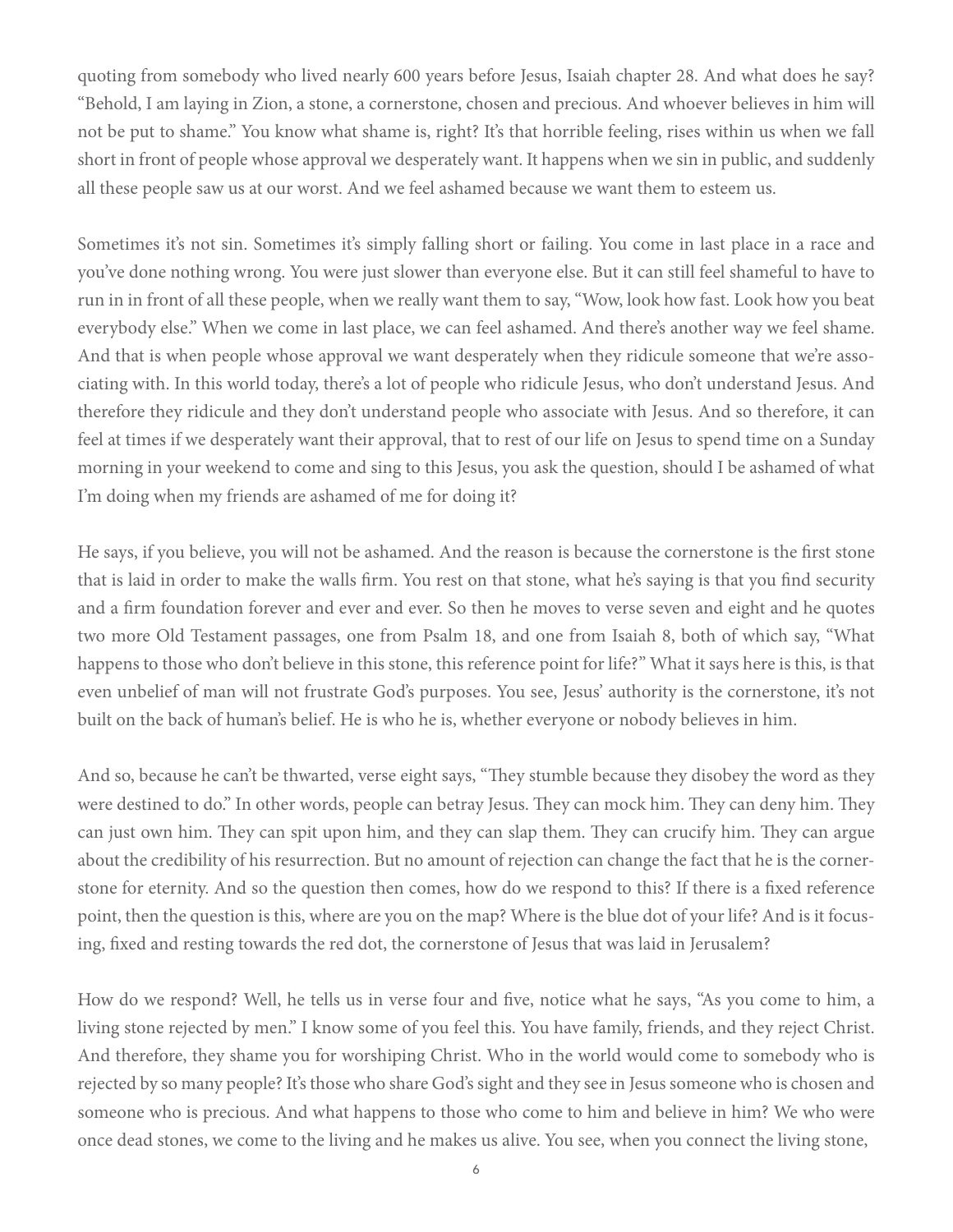he gives his life.

This is not turning a new leaf. This is receiving a new operating system. That's why Peter, he quotes Jesus and he begins talking about a different metaphor called born again. To be born again. In verse three, we read according to his great mercy, He has caused us to be born again to a living hope through the resurrection of Jesus Christ from the dead. And then in verse 23 and 25, he says, "You've been born again through the living and abiding word of God. And this word is the good news that was preached to you." So, how is somebody born again? This is how. Before you were even here, God moved in mercy and He sent Jesus Christ to come to the earth to die for our sin. He was buried, and in authority. he rose from the dead. When he rose from the dead, he extended an invitation that for those who believe in him, they would be forgiven of all their sin and be given his righteousness and his place in heaven, to be with him forever. People started believing, not being ashamed of Jesus Christ. And do you know what happened? They've been preaching that to other people.

And this has gone literally down through the centuries, all the way down to today. There's some today who are not born again in this room or at home listening. And 25 says, "This word is the good news. The gospel that was preached to you." It's happening right now. How are you born again? You believe in the word of God, that is the gospel. And you do so because God opens up your eyes to actually believe it. You see for the first time he is consequential. He is relevant. He is authoritative. And by His mercy, He causes us to be born again. So let me encourage each one of us, let's believe in Christ and build our life upon him. You see, friends, if you believe in Jesus, I want you to know you cannot lose.

And if you do not believe on Jesus, you cannot win. Jesus said at the end of his sermon on the mount, "Everyone who hears these words of mine and obeys them and does them, is like a wise man who built his house upon a rock. Suddenly, the rain fell and the wind blew and the floods rose and beat against the house, but it didn't crash because it was built on the rock." This is what it is to be built on Jesus Christ. And for those of you who have never trusted him, you can trust him right now by admitting your need by believing in Christ and confessing him as Lord. You simply pray to him, I believe that Jesus rose from the dead after dying for my sin. Would you forgive me? And the Bible says he will. He will today. You say, "Brian, you sure like to talk to unbelievers when we come to church."

I do. I do because we were all once there. But I want you to know something, this passage is actually not written to unbelievers. When he says, "As you come to him," he's talking to believers. This is what that means. For those of us who have already trusted Christ, it's imperative for us to keep coming, to keep looking to him, to keep opening up the map and saying, "Now, where are you? Where is the reference point? Where am I in relationship to you? How do I live to honor you? How do I spend my money to honor you? How do I treat my friends or my family members in order to honor you?" You see, you continue to open up the map, you find the reference point of the crucified and resurrected savior in Jerusalem, that cornerstone. You build your life upon that and you will not be ashamed. The day will come when you will stand before him. It may happen here on the earth that you may be in social circles to where in that moment, you feel that shame. You think, I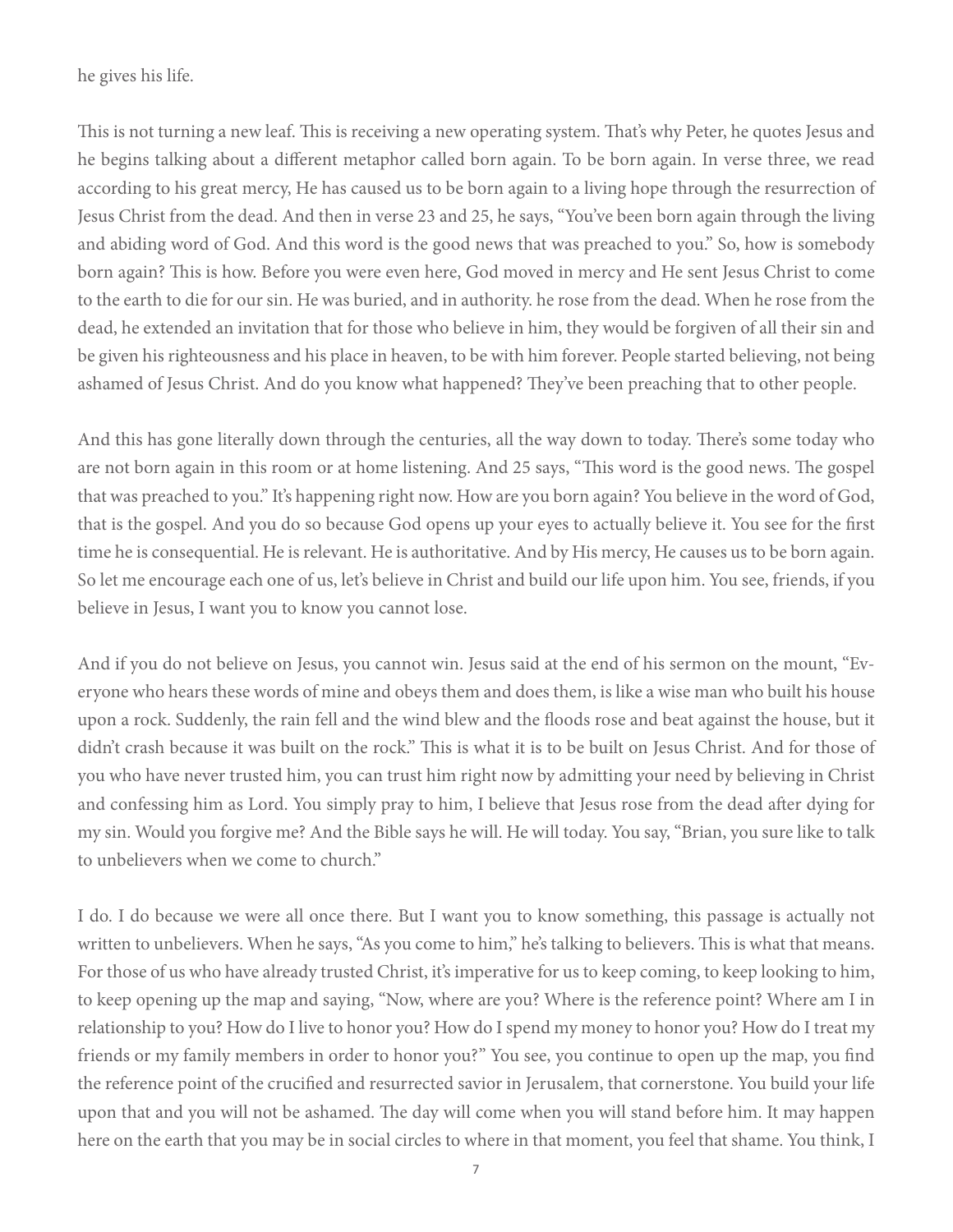shouldn't feel that shame. Let me tell you something. When you build your life on Christ, when you see him with your own eyes and you stand in judgment among the community of believers for all eternity, on that day, you will know, I had no reason to be ashamed.

He is who he is. He wants to make you alive and build your life upon him. So trust him today. And then Christians, go on trusting him today. There was surely a second question that they all had, is now that we're all disjointed from all of our social networks, and I feel lonely, what now? Do I just live in isolation? No. No, no. So Peter, he goes, well, let's keep reading. You come to him, he does something else. And that is that he connects us to his people. Ye become connected to his people when we come to him. You see, each one of us, we know instinctively it's not good to be alone. We don't like loneliness, right?

Even the most introverted among us who just love to live in their basement drink Mountain Dew, you need friends. Even you know you need friends, right? I'm introverted. I need friends. I need people around me all the time. I need people and you need people. And so what do we do? We make friends. And how do we make friends? We make friends on the basis of three things, proximity, affinity, and kindness, okay? Proximity. We live close to one another, right? And so if you are in school together, there's a pretty high chance you're going to find somebody in that network because they're close and you're going to be friends. Second, affinity. Because they're close, we find out who likes to do what. Oh, you like to play basketball. I like to play basketball. Let's play basketball together. Now we have a friend.

Kindness. You need kindness to stay friends, right? Because if someone's always being rude, I don't really want to be around that person. So three things, proximity, affinity, kindness. But here's the problem in life. We move, and now we're not close. We get older. And sometimes the very things that brought us together in a certain affinity, we can't even do them anymore. And we're sinful, which means we're not always kind. And as a result of that, relationships constantly through our life are unraveling, because they're built on the wrong thing. So what does the gospel provide for us? A possibility for us to build our relationships on something that's stronger than proximity, affinity and kindness. Something that says no matter where it is that you live, you can be friends. Even if somebody from our midst, you're really close and they go and they live on the other side of the world, you can still have a relationship with them. Something that's so strong that even if your affinities change, you have something that holds you together. And something so strong that when you sin against one another, there's a basis to forgive, to keep that friendship together. It's the gospel.

And so notice what Peter says. That Christ not only makes dead stones into living stones, but then he connects those living stones together to make a spiritual house. He says you, yourselves, plural, you, yourselves, like living stones are being built up as a spiritual house. If you read this and you go, "Oh, so I'm a spiritual house?" No, you're one stone. You don't make a house. You have to be connected with other living stones to become the spiritual house that can make spiritual sacrifices that are acceptable to him. You try to live the Christian life alone, you're like a stone, not a house. You need one another, we need one another. You see, I just love this. God wants to be known.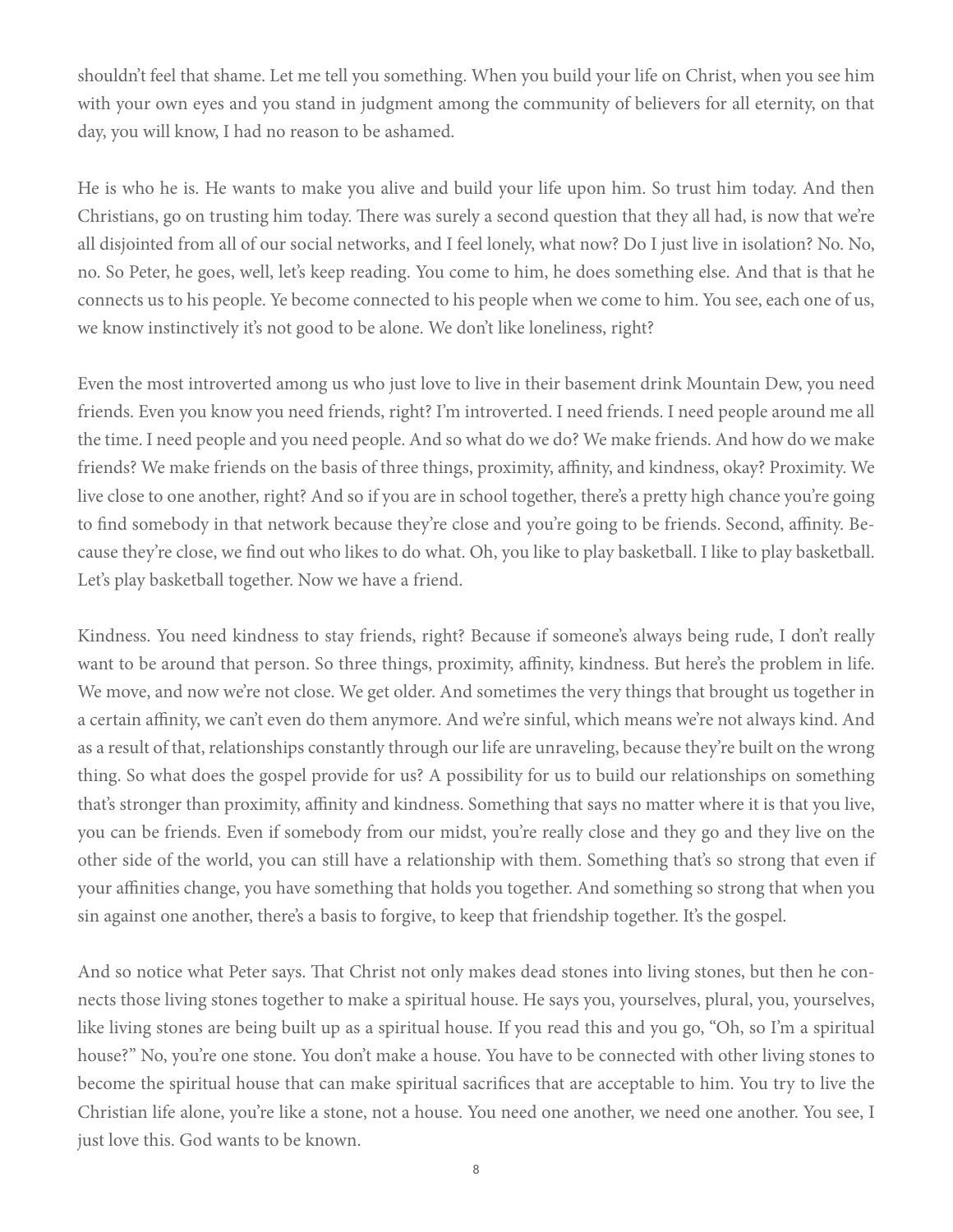He's like an artist. Every artist I've ever known, they not only want to create something that looks like something. So it was a landscape. They're like, "Hey, here's the landscape." But every artist, there's something about them. They also want to be known through their art. And so when we see their portrait or landscape painting, it's not just, hey, that is a sun. That is a mountain. That is a river. It's also their perspective of that mountain and river. And so, we learn something about them by the things that we create. Well, God wants to be known just like an artist, a artist. He creates. Psalm 19:1 says, the heavens declare the glory of God. You look around the world today, you see beautiful things don't you? Mountains and flowers and landscapes and sunrises and sunsets. You see all this created beauty. People around the entire world, even people who don't know who Christ is, they look up and they're like, "Wow, I don't know if there must be God." He wants to be known.

But if you want to see the most vivid display of God's mercy in the entire globe, the most vivid display of His wisdom in the entire globe, then you don't look at mountains rivers. You look at a healthy church. Ephesians 3:10 tells us this much. He says, through the church, the manifold wisdom of God is made known. Manifold, colorful, the colorful wisdom, the pact wisdom of God. This is how. In a healthy church, he takes all these once dead stones, rebellious stones, hard hearted stones. He gives us life. He connects us together so that we can be a spiritual house, so that we can offer spiritual sacrifices too. I mean, when you find a healthy church, what does that mean? It means a Jesus church. It means a Bible church. It means a gospel church. It means a church where there's only one celebrity, and as Jesus Christ. There's only one hero that we celebrate. There's only one person we sing to. There's only one person genuinely we want to hear from, and that is Jesus Christ.

When we're so overwhelmed by the love that we have from him, that we want to love him and give that love to other people, we become a healthy church. And then, because we're so overwhelmed by mercy, we become a humble people. And a humble people becomes a praying people. A praying people becomes a powerful people, because God's spirit drops down upon people who humble themselves before him. And then a powerful people becomes a unified people, and a unified people says, "We've got to get the gospel to the ends of the earth," so they become a missional people. That's what a healthy church is. When you see a healthy church on the earth that's made up of people that were once dead and unresponsive to God, we're looking at a display of God's wisdom.

But you're a stone. I'm a stone, but not a house. And so, if you ever deduce in your mind from what's happening in the world, that I can do this thing without other Christians, Peter says that's embarrassing. You're like a cornerstone, the one stone on top. Be mesmerized. No, that's not mesmerized. You see a church that gets along, that forgives one another, that cares for one another. All of a sudden, you have something powerful. You see, community is an absolute gift that does echo with our desires. Peter's intent is deeper here than encouragement. He remembers just how vulnerable he was to deny Christ when he was isolated. He remembers what Jesus said to him before he did it. He says, "Peter, when you return, when you repent, when you turn again to me, here's your job description, strengthen other brothers and sisters in Christ who may be isolated as well." And now all of a sudden, he looks out and he sees all these Christians isolated around the Roman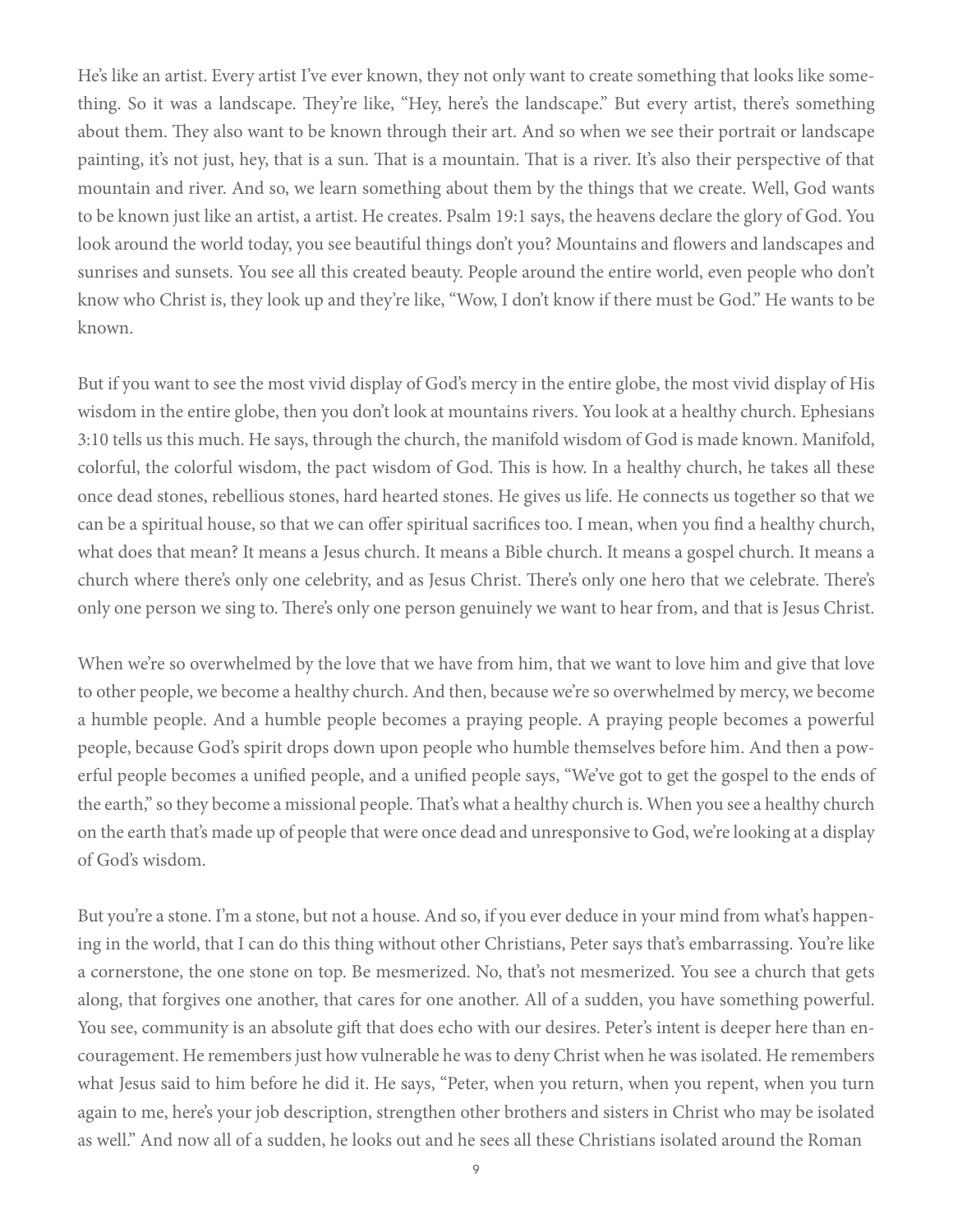empire.

And so, he writes them in order to say, look, wherever you're at, I know right now, some of you a hold up, but you got to hold up together. You got to pray together. You got to talk together. You got to help one another together wherever you're at, because you need one another. The mission of God can only be accomplished when living stones remain intact. And so Peter, what he's doing, is he's subtly reminding us to stick together. So let me encourage you with this application. Let's connect to a local church in meaningful ways. Each one of us. And I know the church can be a mess. Some of you are like, "I'm just now coming back. And the church can be a mess. So, this is about all the connection that I want." Look, I get it. It may be good just for us to pause just for a moment, just to imagine the miracle of the church. Satan hates the church, the world misunderstands the church, and Christians mistreat the church. And she's still here. She's still here.

And the reason is because Jesus said, "I will build my church. One person at a time, they're going to come. They're going to worship me. I'm going to connect them together. I will build my hi church." And I want you to know something. And this may be counterintuitive to say, but it's so important. If you connect to her, you will hurt. If you obey this, you will get hurt. People will mistreat you. They'll take your parking spot. They will. And they'll talk about your singing. And then they may sin against you. I've lived 47 years on this earth. And the greatest wounds that I have, have come from the church. You connect to her in a meaningful way, you will get hurt. You say, "Well, then why in the world would we connect with her?" Because that's where God's family on earth joins together. That's why. It's the same thing with your family, right?

Outside of this family, probably my own family, is where a lot of the tension of life happens. And yet, we still drive home together. Why? Because that's where we live, right? This is where we live. Welcome. We're glad you're here, right? You open up the Bible and every time you find instructions on how to get along, it's going to say, "Love one another and forgive one another." Why? Because love one another feels good, but then we sin against one another. And so the only way to stay together is to forgive one another. And so, it's goes back to the gospel. Ephesians two, it says, "You're members of the house of the God, Christ Jesus himself being the cornerstone." You see, I know that God moves people here from other churches. And he moves people from this church to other churches. Blessed to be the name of the Lord. He moves you. He inclined your heart to be wherever you're at, be meaningfully connected. And I realized, I realized that this is sort of a tenuous place in this message, right?

Because we've just been through it like a year and a half to where, for a lot of reasons, we've not been together. There's still some people who are at home right now. And some of you who are at home, you're there and you need to be there. And you believe everything that I'm saying. And the great fear that you have in your life right now is that people who know that you're not here are going to conclude that you don't believe this. And you know that's not the truth. And so, we need to be merciful to people who are not here yet.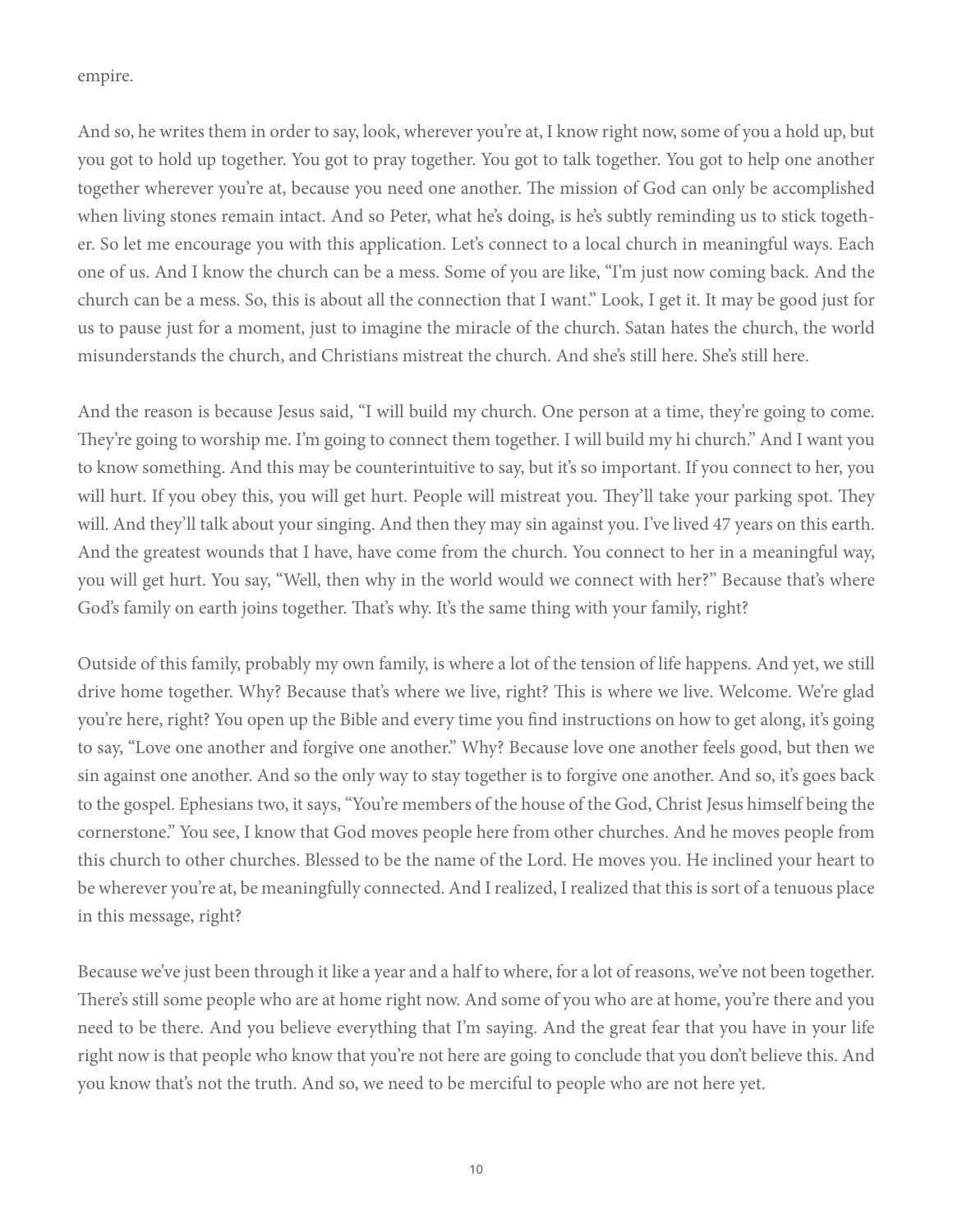But let me also say something to those who aren't here, and it has nothing to do with risk, is everything to do with your conscience comfortable. It's time to come back here, anywhere. Find a church, be meaningfully connected. You see, you can learn where you're at. You can hear where you're at. You can sing where you're at. But there is a communal loop that God has designed to propel growth. Here's what I mean, my sermons today are a little bit better than when no one was in the room when I was preaching to that piece of glass right there. And the reason is because I had no idea if you were getting it. You see, I've said some things and I've seen some you ago. And so I thought, "I better dig a little deeper," right? You're communicating and I'm communicating. And so there's this loop. When we sing together, what happens? All of a sudden you're like, "I feel apathetic. But that girl over there, she's not an apathetic. So I feel like she believes, I believe, and so, maybe I should wake up and sing." There's a power. Do you see? There's a power to coming together, studying the bible, singing, praying together. So, be meaningfully connected.

The last thing, what happens when we come to Christ, we're given an identity with a purpose. We are given an identity with a purpose. You say, what's the question here that they're asking? Well, they're asking the question, where did I come from? Who am I? And what should I do with the rest of my days? Peter knows that identity motivates behavior. Meaning what we think about ourself, it motivates how we behave. And so, notice what he says in verse 9 and 10. He says, "You are a chosen race." That's the first identity. You're a chosen race. This race of the church is not a color of skin, or is it an ethnicity, nor does it erase the color of our skin or ethnicities.

This new race is a people chosen by God as his people from among all peoples. And when people understand that the identity that Christ has given to us in him, because he rose from the dead, it's the truest thing about us. That when we, the people of God, start to say things like, those are my people. What we think when we say that is the church. Not only are we a chosen race, that's one identity, the second is, we're a royal priesthood. Now that doesn't mean that we get a box and we open it up for people within our neighborhood to come and confess their sin to God because we're all priests. That's not what it means. It means that we have direct access to God. It means our life is always before him. It means that there is no part of our life that's secular and then Christian, we're near the temple and not near the temple. So here I can speak these words and here I can speak these words. No, not only that, not only do we have direct access to God because we have one great high priest, Jesus, the mediator between God and man, but it also means that we get to lead people to Christ.

People come and say, "Hey, can you explain?" Yeah, I would love to explain. And we're simply pointing this is who he is, this is what it says about him. Not only are we a royal priesthood, he goes on and he says we're a holy nation. We're cut out to be apart. We were not better than the rest, than anyone else. We're simply called to live differently from the rest. We looked at this a few weeks ago. The word holy, it means to cut or set apart. So if you're on Facebook and you're scrolling through all kinds of different posts and suddenly you find something you think, "That's useful. I want to have that later on. I don't want it to be lost." You might save it, you might print it, you might repost it so that it's somewhere where you can find it. What's happening there among all those other things that are being posted. you saying, "I want to cut this out and I want to set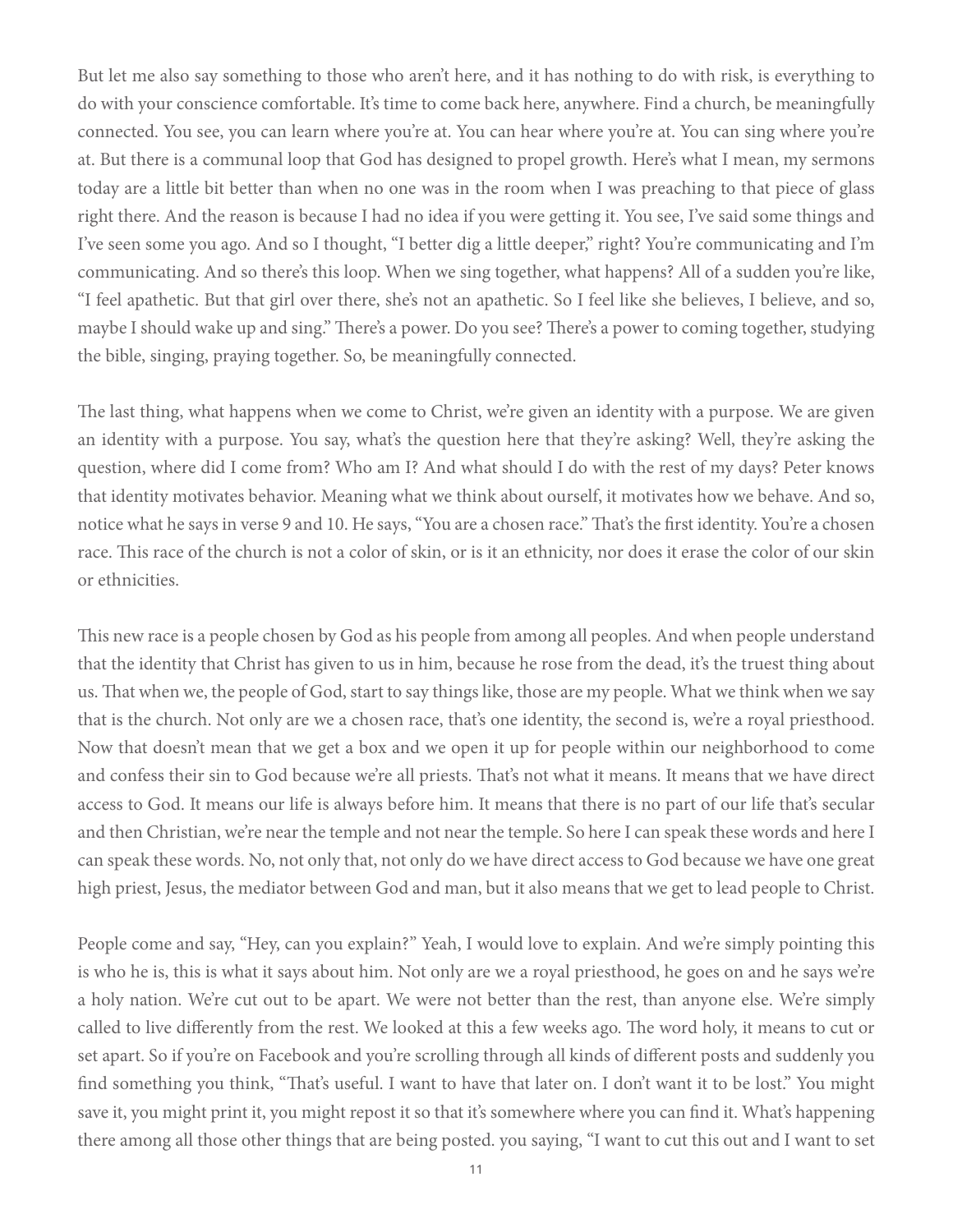it apart because it's going to be useful."

When he says that you are a holy nation, that's precisely what it means among all the people. He cuts you out. And he says, "Now look, live differently." You are a people for his own possession. That's the fourth identity. We've been purchased by the blood of Jesus. And therefore, he has created a rights over our life. And the fifth identity is that we are a people who have received mercy. All of these benefits that we've received, we didn't earn any of them. We received them because he's kind. If identity then motivates behavior, we should ask the question, we're going to end here, what behaviors are these identities motivating? And he lists two. Once in verse five and once in verse nine.

In verse five, he says this. He goes, "You're a living stone." You came to the living stone, you became one being built up as a spiritual house to be a holy priesthood. And this is what we're supposed to do to offer spiritual sacrifices acceptable to God through Jesus Christ. To give to him what he said he wants and to do it in faith. And then verse nine says this, "You are this holy nation, this royal priesthood, a people who've been owned by God. You've received mercy." And let me tell you why. That you may proclaim the excellencies of him who called you out of darkness and into his marvelous light. What this means is his chosen, holy, blood bought, mercy given kingdom of priests. We are in the business of proclaiming excellent things about the excellent one.

We say these things, we pray these things, we sing these things, we share these things and we take these excellent trues about the excellent one to the ends of the earth. And so let's finish with one last application. Let's take the gospel here, there, and everywhere. Take it here, take it to one another. When we're done, you should say something to one another. You know what? That was true. This is my favorite part of it. And talk about it. We should do that. We take the gospel to you. We take it to our children. We take it to our students. We take it to our life groups and we talk about these things. But we also take it out and this is why. I just want you to think about all the people in the world who know there is a God because they look up and they see within nature, but they do not know how to be acceptable to him. And so they try ritual, and they try sacrifice, and they try all kinds of rights and vows and disciplines, but it's all in vain.

And the reason it's all in vain is because verse five says this, the only kind of sacrifices that are acceptable to God come through Jesus Christ. You build your life upon that cornerstone, or you bring nothing to God. He accepts it only through Jesus, the mediator between God and man, everything hangs on Jesus. If we do not come to Jesus, there is no life. There's no spiritual house. There's no spiritual sacrifices acceptable to him. Friends, he is the cornerstone, and therefore we need not be ashamed. So let me pray and we'll sing.

Father in heaven, we love you. We thank you for your grace in our life, how you've created us and then recreated us. And you've endowed us with such amazing, remarkable identities that propel us towards this amazing privilege to live all of our life focused on the reference point of the resurrection of Christ. I pray, Father, that you would give us grace. I pray for those who are considering trusting Christ, that you would lead them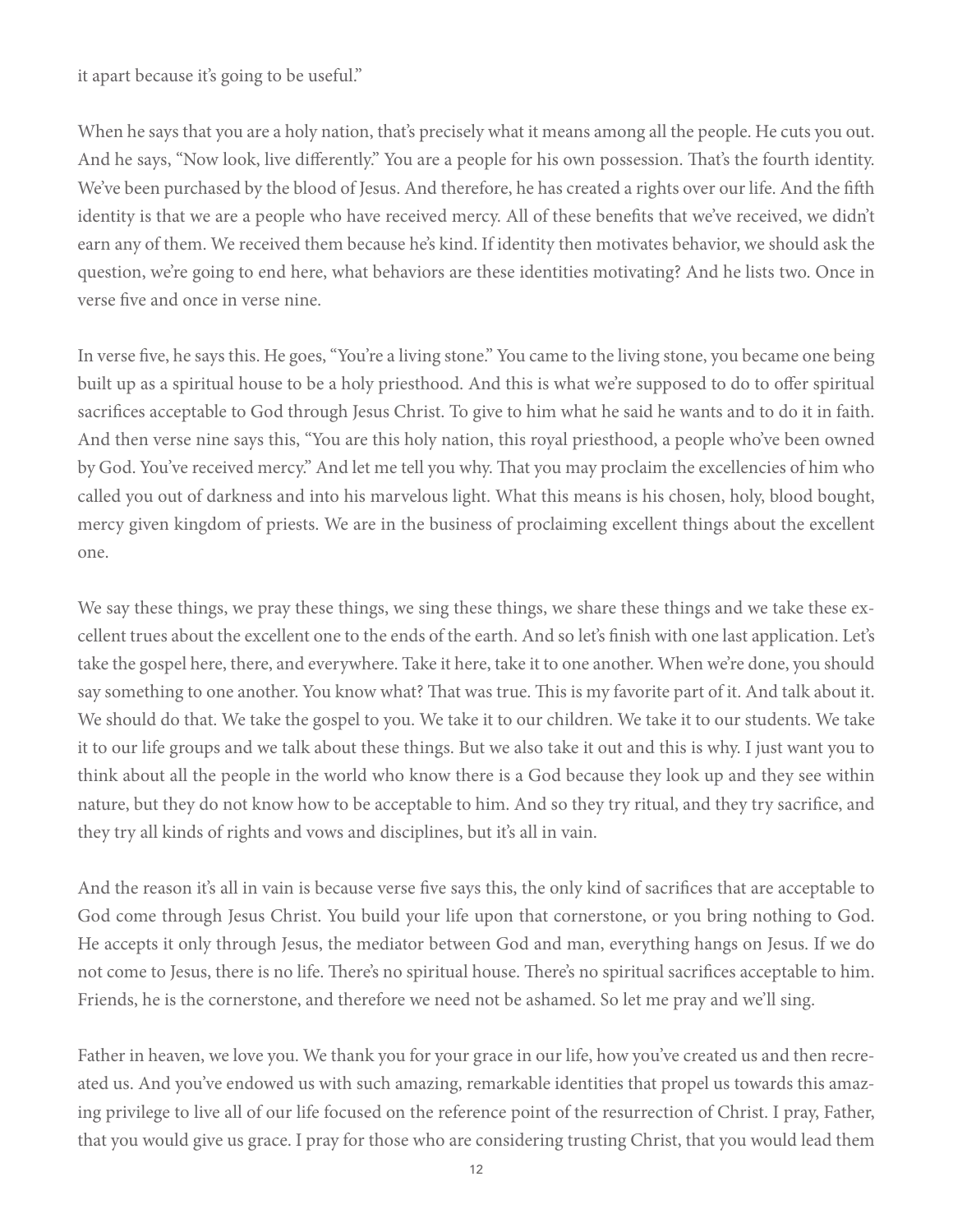to Christ now. Help them to believe in Christ now. And, God, I pray now that as we sing, we sing about you, that you would be glorified and magnified as we think about life resting on the cornerstone of eternity. We pray this in Jesus' name, Amen.